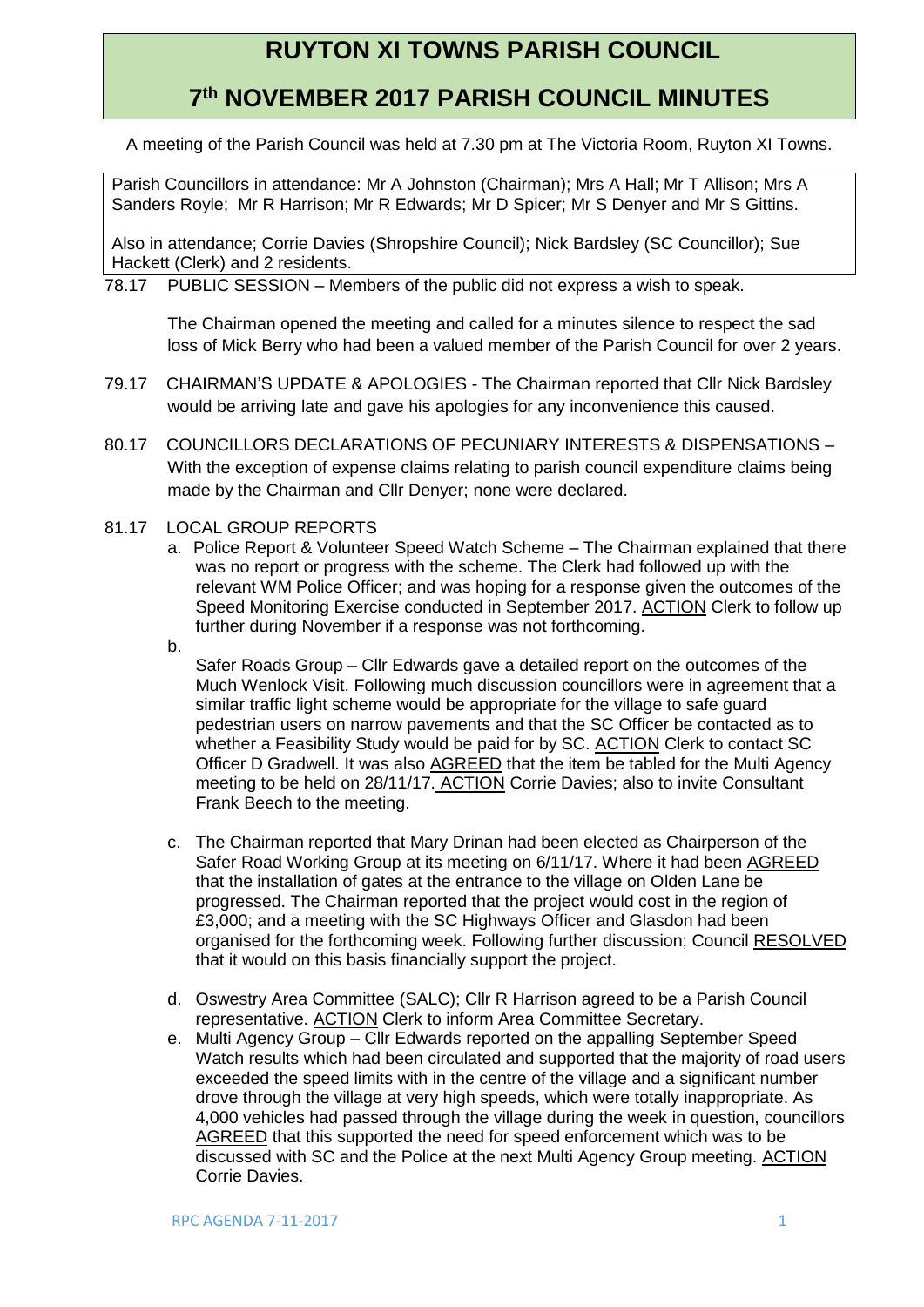- f. Weirbrook Cllr Hall reported that during the Highways England A5 maintenance works, (now finished), inadequate diversion signage had been provided. ACTION Clerk to provide details of whom to report issues to at Highways England.
- 82.17 MAIN AIMS QUESTIONNAIRE Cllr Harrison gave a verbal summary of outcomes explaining that there had been in total 85 household respondents. Corrie Davies confirmed this was a good response but only part of engaging with the Community. Cllr Harrison stated he was in the process of compiling a detailed written report which would be circulated amongst councillors and Council AGREED to include its circulation to Corrie Davies. Feedback to the community was also to be provided in the November newsletter in a summarised report. ACTION Cllr Harrison & Clerk.

#### *Councillor Bardsley arrived.*

- 83.17 SHROPSHIRE COUNCIL Councillor Nick Bardsley apologised for arriving late, and proceeded to give his report which included:
	- News of limited progress to date regarding the New Baschurch Doctors Surgery;
	- Shropshire Council's ever increasing funding gap, as Central Government continued to cut grants;
	- Proposals for a Baschurch Local Joint Meeting; on CIL funding.

#### 84.17 PLANNING

a. The Parish Council has been notified of the following planning applications:

Ref: 17/05020/FUL & 17/05021/LBC Bridge House, Brownhill, Ruyton XI Towns Proposal: Formation of an internal garden wall and pedestrian gateway. Following some discussion it was AGREED that no comment should be made.

Ref: 17/04920/FUL Barncroft, Olden Lane, Ruyton XI Towns Proposal: Erection of replacement shower and toilet block. Following some discussion it was AGREED that no comment should be made.

b. The Clerk reported that no planning application decisions had been received from Shropshire Council. However the following application remained pending 16/05608/FUL Wheel House, at Shotatton and she had been approached by the architects as to arranging a meeting with the Parish Council on the application. It was AGREED that the Clerk follow up with SC Planning as to why the application remained pending.

#### 85.17 FINANCE

- a. The Chairman reported that he had checked and agreed the Clerk's 30th September Bank Reconciliation, and also the Clerk's October and November salary payments. This was noted and approved by the Council.
- b. Council considered the following invoices/reimbursement claims and RESOLVED that they be authorised for payment; instructing the Chairman and Cllr Spicer to check all supporting paperwork prior to signing cheque payments:

| Chq | Payee                                             | Description                                           | £        |
|-----|---------------------------------------------------|-------------------------------------------------------|----------|
| 889 | Anne Chalkley                                     | <b>Clerking October meeting</b>                       | 112.35   |
| DD  | <b>Scottish Power</b>                             | St Light energy                                       | 245.57   |
| 888 | <b>Highline Electrics</b>                         | Street light repairs, September                       | 126.90   |
| 890 | Smith of Derby                                    | 3 year maintenance contract church clock<br>2018-2020 | 634.80   |
| 901 | *Ruyton XI Towns Village<br><b>Hall Committee</b> | Donation to Home Grown Show s137                      | 100.00   |
| 902 | *A Johnston                                       | Banners promoting launch of Questionnaire             | 35.73    |
| 891 | Matthews & Peart Ltd                              | <b>Memorial Hall Windows</b>                          | 3,354.00 |
| 896 | Great Ness & Little Ness PC                       | Scanner                                               | 18.00    |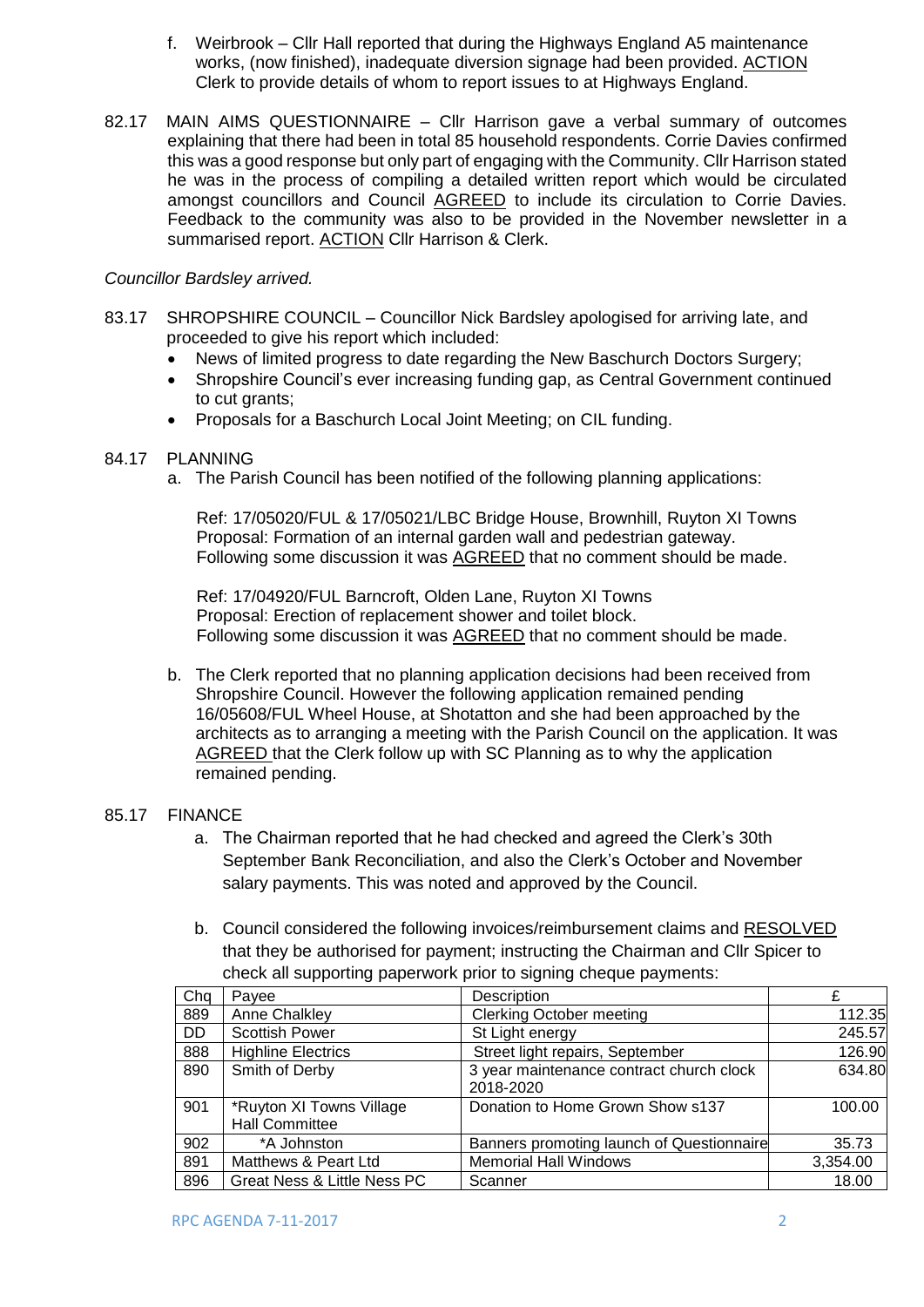| 893 | Post Office Ltd | National Insurance for 2 <sup>nd</sup> Quarter | 39.84  |
|-----|-----------------|------------------------------------------------|--------|
| 894 | S Denyer        | Neighbourhood Planning Guide                   | 4.00   |
| 892 | <b>SALC</b>     | 3 Training courses Planning, Chairmanship.     | 115.00 |
|     |                 | <b>Accounts &amp; Audit</b>                    |        |
| 895 | Clerk           | Administration expenses, mileage               | 85.89  |

\*as approved at October meeting.

- c. The Clerk informed the Council that CCLA account paperwork had not been received by CCLA and that she wished to instruct the Bank to stop the cheque (No 0878 £25,000.00); as the necessary documentation was now out of date. It was RESOLVED that in the circumstances the Council would revisit opening such an account in April/May 2018 and that the cheque be stopped.
- 86.17 COUNCIL CONFIRMATION & ACCEPTANCE OF PREVIOUS MEETING MINUTES It was RESOLVED to approve the circulated minutes of the  $3<sup>rd</sup>$  October 2017 as a true record and the Chairman was instructed to sign them as such.
- 87.17 LOCAL PROJECTS UPDATE:
	- a. AED Project Cllr Sanders Royle reported that Numbers Plus had set up the telephone rota call system which she was currently trialling. The Clerk reported that she had emailed two officers in the West Midlands Ambulance service repeatedly in an attempt to make contact and arrange refresher AED courses. The Chairman stated that the training was important and that initiation of the contract with Numbers Plus should be done via the Clerk; once training had been arranged.
	- b. Beacon to Commemorate End of WWI Cllr Sanders Royle reported on progress to date and that she was unable to do more until Jan/February 2018. Council RESOLVED that the project although sited on private ground was fully supported by the Parish Council; however project costs as yet remained undetermined.
	- c. War Memorial Renovation Cllr Sanders Royle reported that she was awaiting a response from the memorial contractor. It was AGREED & ACTIONED that the Clerk would organise a meeting between herself, the contractor and Cllr Sanders Royle as soon as possible.
	- d. St Lights Poppy Appeal Cllr Denyer reported that he had received favourable responses from the community whilst installing the poppies. The Chairman congratulated him and thanked him for his work.
	- e. Spinney The Clerk reported that her findings as reported in the Clerk's Report following the site visit in October were now redundant as further felling and burning had taken place last week. Cllr Allison gave a more up to date comprehensive report about the site. Cllr Gittins confirmed he hoped to organise with the Primary School a Community Planting Event in the Spring. Council noted developments.
- 88.17 PARISH COUNCIL WEBSITE Following much discussion about the current web pages which were on the Community website; it was AGREED that the Chairman would discuss the need for the Parish Council to have its own domain name with Colin Case; who was responsible for the Community website.
- 89.17 CLERK'S UPDATE REPORT & COMMUNICATION The Clerk's report was noted. (Appendix A.)
- 90.17 TRAINING FEED BACK The Clerk reported that she had attended a training session run by DCK Accounting Solutions on 16/10; which covered Budgets; Year End and Audits; which she had found very useful. She confirmed that the Council's 2017/18 accounts would be required to be internally and externally audited as both receipts and payments exceeded £25,000 and recommended that the Council adopt a General Reserve Policy. ACTION Clerk to draft said policy.
- 91.17 RECREATIONAL GROUNDS DRS MEADOW & BIRCH GROVE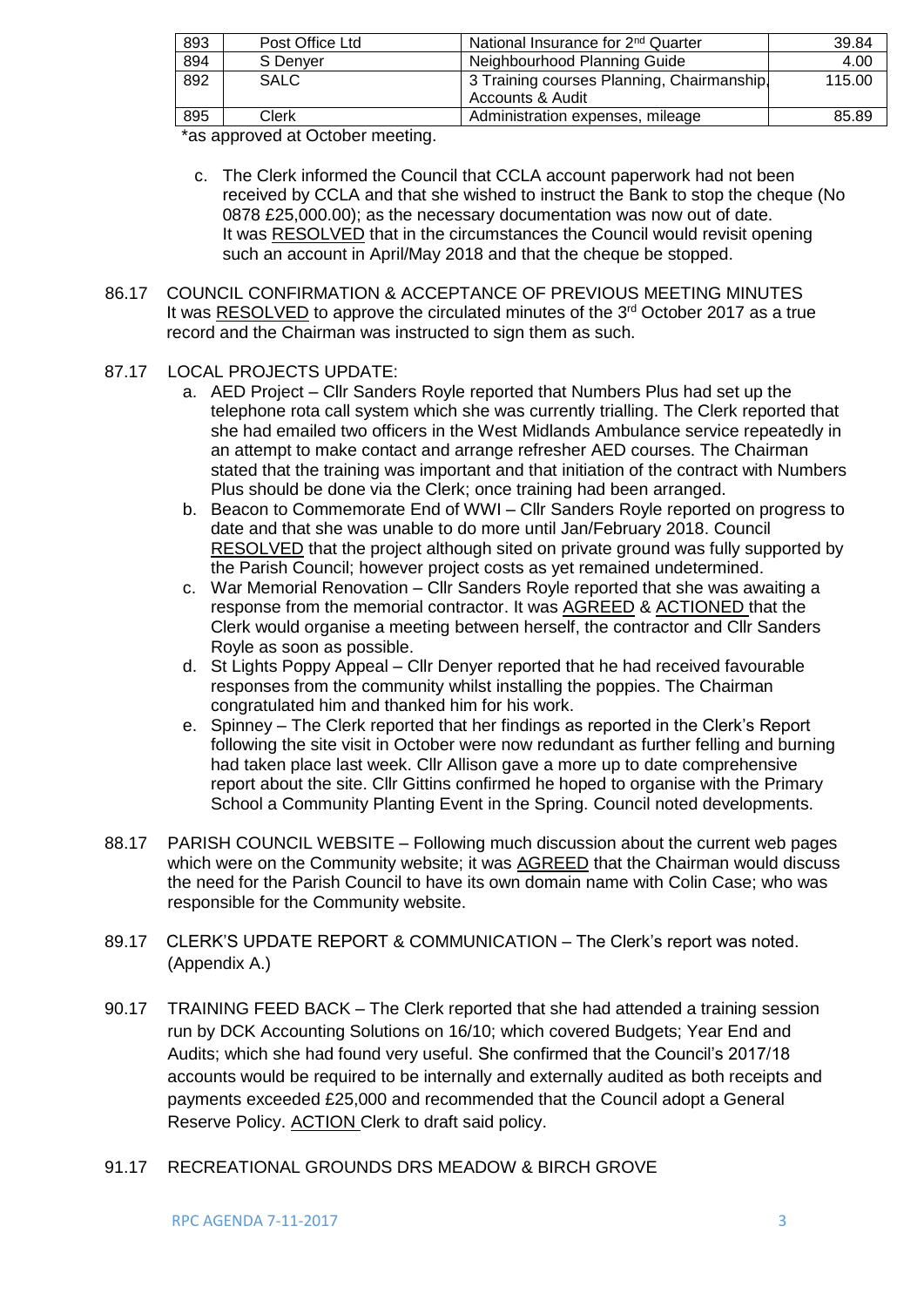Following much discussion Council AGREED that:

At Drs Meadow: Parish Council would improve the car park surface; and awaited contractors' quotes before progressing further.

Goal posts were to be repaired and consideration given to relocating them; a quote for repairs to the goal posts was awaited before progressing. Random poles located at the perimeter which were considered dangerous were noted as also requiring removal. ACTION – Clerk instruct a local contractor upon receipt of quotes which were within her delegated powers.

At Birch Grove: Quotes obtained for the purchase of a basket swing and a quote for a basket swing which included full installation was considered outrageously expensive by a number of councillors. It was decided that further research was required. Having researched this in considerable detail already the Clerk proposed to investigate whether alternative funding could be secured from grant providers for the equipment with Corrie Davies assistance. ACTION - Clerk to seek further grant funding.

92.17 PARISH NOTICE BOARDS – Council AGREED that a local contractor repair the board outside the school and the board located near Drs Meadow at an approximate cost of £170.

The Clerk and Cllr Denyer having located a Village Hall Committee notice board in the Marches Meadow bus shelter; had obtained permission for shared use of it; thus as AGREED by Council eliminating the need to purchase a further notice board for the southern part of the village. ACTION – Clerk to arrange for a duplicate key to be made available.

- 93.17 SHROPSHIRE COUNCIL Corrie Davies outlined the importance of the following documents:
	- a. PLACE PLAN 2017 to be submitted by 22 December 2017.
	- b. LOCAL PLAN REVIEW Consultation on Preferred Scale & Distribution of development. Closes 22/12/2017.

It was AGREED that a Task & Finish Group be appointed to draft responses in time for the next Council meeting on 5<sup>th</sup> December. Group members included Cllrs Harris, Denyer, Spicer, Johnston and Edwards. ACTION: Clerk to arrange an evening meeting; and attend if available.

### 94.17 STREET LIGHTING – PARISH COUNCIL TO AGREE A 3-5 YEAR PLAN FOR REPLACEMENT OF SOX LIGHTING WITH LEDS.

The Clerk verbally reported on basic costs received from its street light maintenance contractor; following some discussion Council AGREED that the Clerk to further investigate whether these could be improved upon by working in partnership with other nearby parish councils or using a different contractor. ACTION Clerk.

The Council further **AGREED** that the Clerk test the market and seek alternative quotes for the Council's street lighting maintenance contract for the January meeting. ACTION Clerk.

A resident's request for additional street lighting between Birch Grove and Victoria Room; was deferred by Council to the next meeting due to time constraints.

RPC AGENDA 7-11-2017 4 95.17 PARISH CHRISTMAS TREE - Council **AGREED** that the Clerk write to nearby suppliers; asking for the donation of a tree with the agreement a suitable plaque referring to the donation be placed next to it. ACTION Clerk.